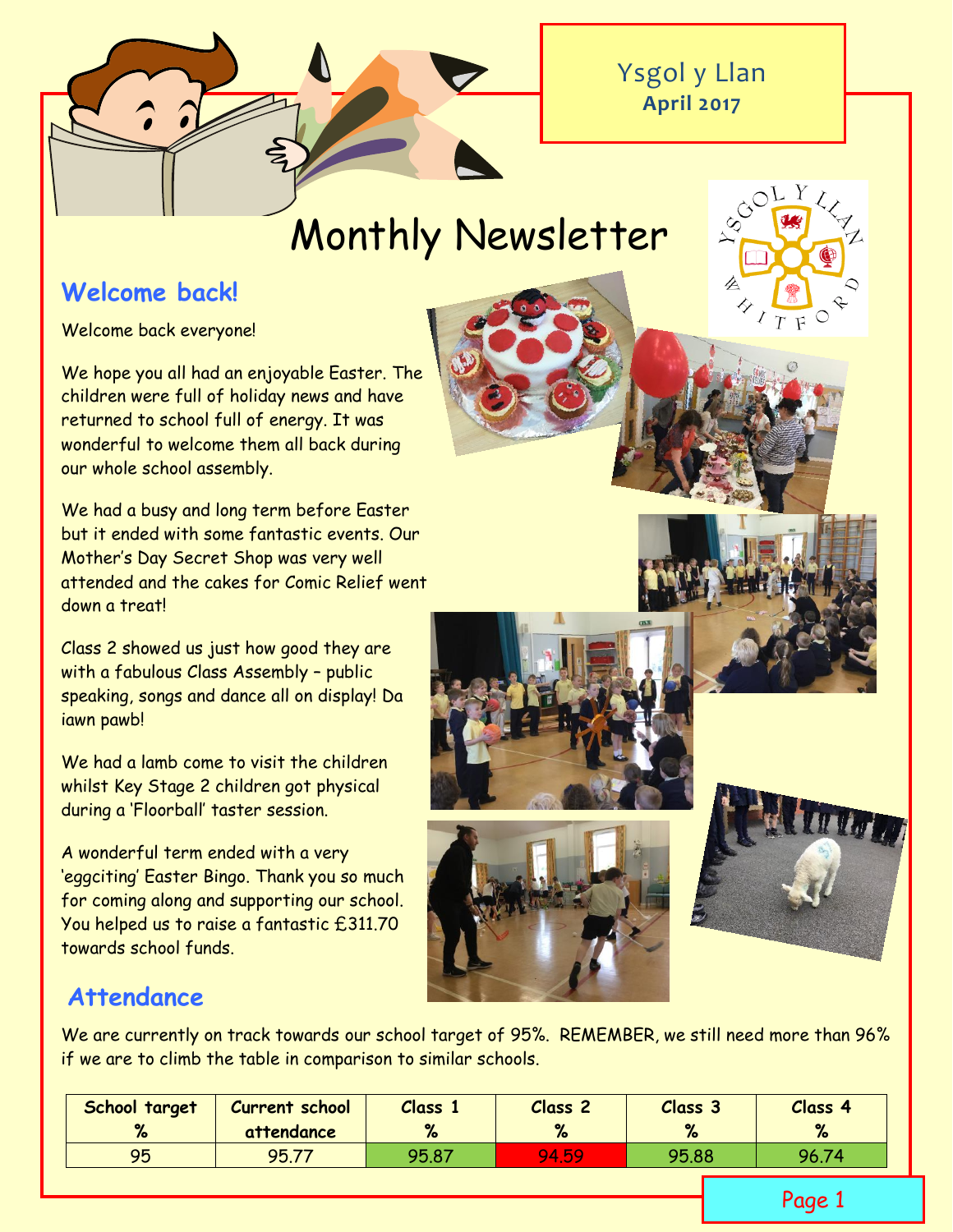Ysgol y Llan Newsletter Page 2

### **Thank you for supporting us!**

A huge THANK YOU to everyone who has supported us following on from the thefts at school. Your generosity has been heartwarming.

The crowd-funding page is due to expire soon. If you have not yet seen the current amount raised or you wish to make a donation then please follow this link.

<https://www.justgiving.com/crowdfunding/ysgolyllan>

As you know, the school was unfortunately targeted by thieves on two separate occasions last term. The shed belonging to the 'Gardening Club' and the wooden rose arch were taken from the school premises. This left us all feeling pretty devastated.

However, the community support since the theft has done nothing but lift our spirits. There are too many to mention, but so many of you have offered support and advice. We have had many offers of assistance with a new shed in the future. We had companies contact us to assist with CCTV and fencing. We have confirmed donations of a shed and extra CCTV thanks to Mrs. Brimelow, and of course, you all helped to raise a significant amount of funds that will help pay towards these security measures.

#### SO THANK YOU!



Help raise £850 to be able to increase security at school We're raising money to be able to increase security at school. Support this JustGiving Crowdfunding Page WWW.ILISTGIVING COM

# **Class 3 Parent's Evening**

Parent's evening for Class 3 takes place this week. Please contact Miss Roberts if you have not received an appointment.



# **Welsh National Tests**

From Wednesday 3<sup>rd</sup> May to Wednesday 10<sup>th</sup> May, it is the Welsh National Test period. All children from **Year 2 to Year 6** will be taking three tests during this time: Reading, Numeracy Procedural and Numeracy Reasoning. It is important that your child is in school during this time.

We do not want any unnecessary pressure on the children during these tests and will do our best to make them as relaxed as possible. As with any work, we will encourage all children to try their best.

You will receive the results of these tests at the end of the term.



Information for parents/carers can be found here: [http://learning.gov.wales/docs/learningwales/](http://learning.gov.wales/docs/learningwales/publications/170413-information-for-parents-carers-2-9-en.pdf) [publications/170413-information-for-parents](http://learning.gov.wales/docs/learningwales/publications/170413-information-for-parents-carers-2-9-en.pdf)[carers-2-9-en.pdf](http://learning.gov.wales/docs/learningwales/publications/170413-information-for-parents-carers-2-9-en.pdf)